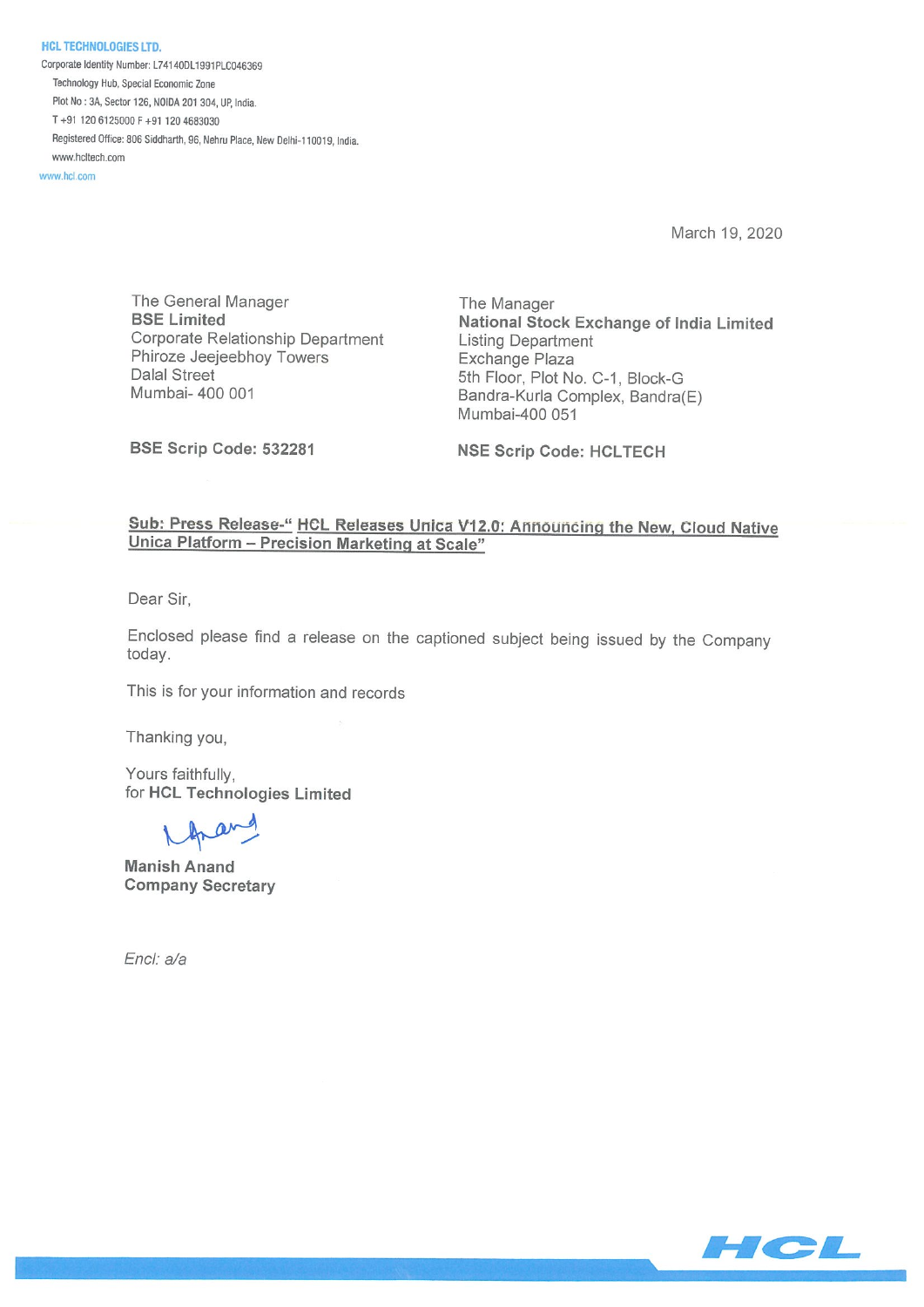

# HCL Releases Unica V12.O: Announcing the New, Cloud Native Unica Platform — Precision Marketing at Scale

New York, NY, and Noida, India- March 19, 2020 — HCL Technologies (HCL), a leading global technology company, today announced version 12.0, to be generally available in April 2020. the largest and most comprehensive update to the Unica platform ever. Features include:

- #UNICAisBACK This is the most comprehensive upgrade to Unica yet with over 200 enhancements, 25 new features, 90+ native reports, 500+ REST APIs, and a new Ul/UX.
- Improved Experience Modern, intuitive user experience; Manage offers and content across all channels with Centralized Offer Manager; Get performance insights in real-time.
- Cloud Native Deploy in minutes, upgrade in hours. Support on-prem, cloud, or hybrid environments — with Cloud Native capabilities like Docker and Kubernetes, a rich set of microservices, and open source support (no WAS, DB2, Cognos dependency).

"Unica is back and better than ever," said Darren Oberst, CVP and Head of HCL Software. "This latest Unica version demonstrates to our current and future customers that HCL is committed to continually delivering the capabilities and support that they need to offer value to their customers and businesses, and this is just the beginning."

For more information on Unica, please join our upcoming webinar outlining the latest capabilities in the Unica platform on April 3<sup>rd</sup>. Event registration is available here.

Visit: www.Unica.com

### About HCL Technologies

HCL Technologies (HCL) empowers global enterprises with technology for the next decade today. HCL's Mode 1-2-3 strategy, through its deep-domain industry expertise, customer-centricity and entrepreneurial culture of ideapreneurship™ enables businesses to transform into next-gen enterprises.

HCL offers its services and products through three business units - IT and Business Services (ITBS), Engineering and R&D Services (ERS) and Products & Platforms (P&P). ITBS enables global enterprises to transform their businesses through offerings in areas of Applications, Infrastructure, Digital Process Operations and next generational digital transformation solutions. ERS offers engineering services and solutions in all aspects of product development and platform engineering. Under P&P, HCL provides modernized software products to global clients for their technology and industry-specific requirements. Through its cutting-edge co-innovation labs, global delivery capabilities and broad global network, HCL delivers holistic services in various industry verticals, categorized under Financial Services, Manufacturing, Technology & Services, Telecom & Media, Retail & CPG, Life Sciences & Healthcare and Public Services.

As a leading global technology company, HCL takes pride in its diversity, social responsibility, sustainability and education initiatives. As of 12 months ended December 31, 2019, HCL has a consolidated revenue of USS 9.7 billion and its 149,000 ideapreneurs operate out of 45 countries. For more information, visit www.hcltech.com

frand